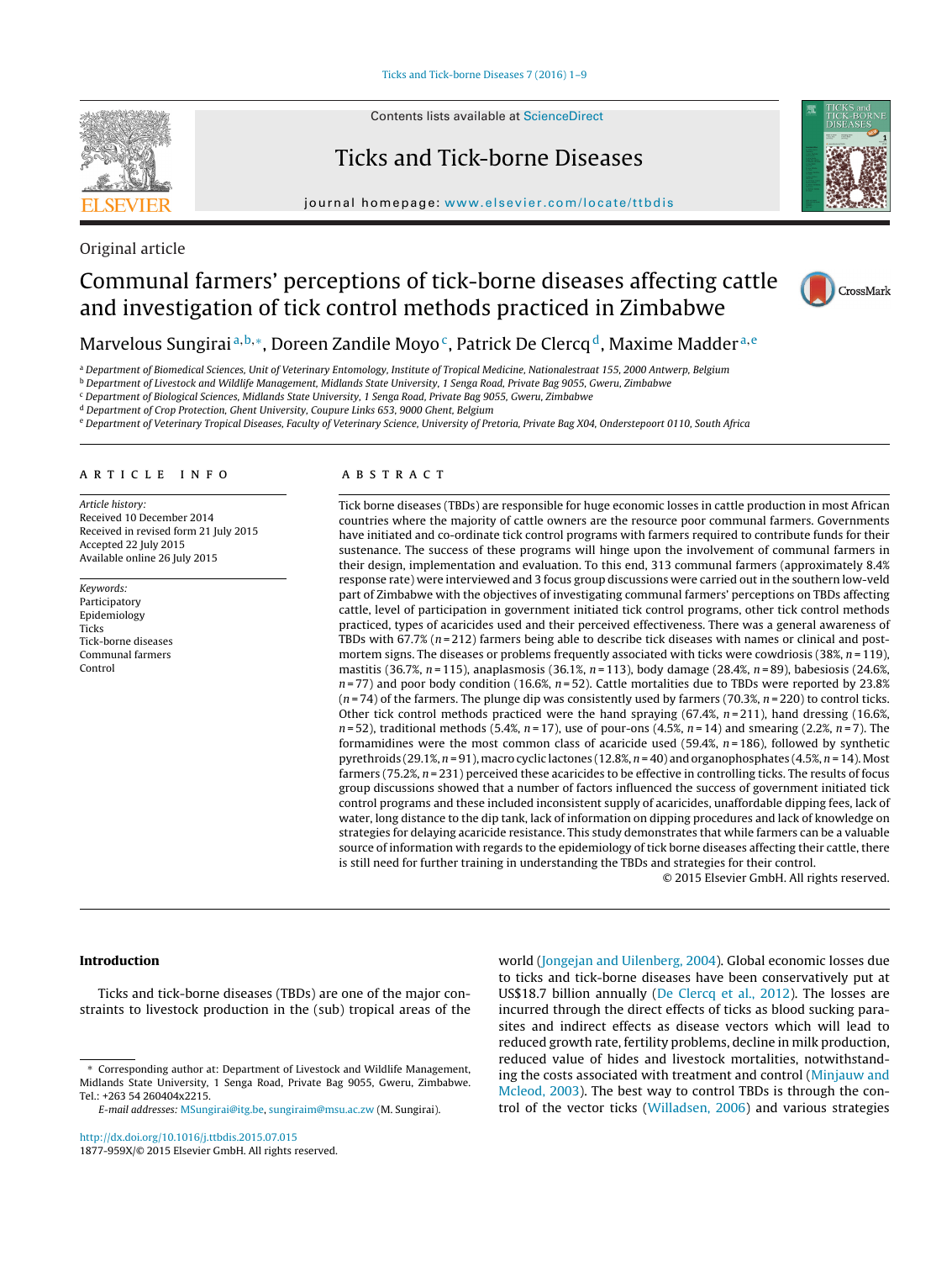have been proposed ([Jonsson,](#page-8-0) [2004;](#page-8-0) [Pegram](#page-8-0) et [al.,](#page-8-0) [2000;](#page-8-0) [Peter](#page-8-0) et [al.,](#page-8-0) [2005\).](#page-8-0) Historically, in most countries, particularly in Africa, the control of ticks and other vectors has been the responsibility of veterinary departments financed by the government but this responsibility has been transferred to livestock owners due to economic structural adjustment programs [\(Peter](#page-8-0) et [al.,](#page-8-0) [2005\).](#page-8-0) However, this development has led to a widening gap between the veterinary services and livestock owners such that veterinarians and other animal health professionals no longer engage farmers to learn about their views, their problems and disease priorities ([Mariner](#page-8-0) et [al.,](#page-8-0) [2011\).](#page-8-0)

Since livestock owners are now playing a pivotal role in the control of TBDs, it becomes important to investigate the farmers' perceptions on the constraints they face and the benefits of the different technologies they use to solve those constraints [\(IFAD,](#page-8-0) [2004\).](#page-8-0) This could be best achieved by conducting participatory epidemiological surveys where farmers are involved in defining and prioritizing veterinary related problems and also identifying and developing solutions to those problems ([Catley](#page-8-0) et [al.,](#page-8-0) [2012\).](#page-8-0) Studies of this nature will lead to more effective management of livestock diseases. This is so because the priorities of the farmers might be different from the priorities of the national veterinary services and they should be taken into account in the implementation of livestock disease control programs ([De](#page-8-0) [Garine-Wichatitsky](#page-8-0) et [al.,](#page-8-0) [2013\).](#page-8-0)

The livestock sector in Zimbabwe is composed of large scale commercial, small scale commercial, the A1 and A2 resettlement as well as the communal farmers ([Mavedzenge](#page-8-0) et [al.,](#page-8-0) [2006\).](#page-8-0) The large scale, small scale and resettlement farmers are involved in intensive livestock production for profit. The A1 and A2 resettlement farmers are those that have benefited from the land reform program, with the latter farming on a large scale while the former are predominantly small scale farmers. Farming in the communal sector is largely for subsistence purposes with occasional selling of surplus in times of emergencies. It is important to note, however, that communal farmers in Zimbabwe own the majority of the cattle at more than 80% ([Tavirimirwa](#page-8-0) et [al.,](#page-8-0) [2013\).](#page-8-0)

Historically the most important tick borne diseases in the country are cowdriosis, babesiosis, anaplasmosis and theileriosis. The epidemiology of these diseases has been studied in the past ([Katsande](#page-8-0) et [al.,](#page-8-0) [1999a;](#page-8-0) [Latif](#page-8-0) et [al.,](#page-8-0) [2001;](#page-8-0) [Norval](#page-8-0) et [al.,](#page-8-0) [1984a;](#page-8-0) [Peter](#page-8-0) et [al.,](#page-8-0) [1998\).](#page-8-0) Tick-borne diseases are responsible for more than 60% of all cattle mortalities in the country [\(Sungirai](#page-8-0) et [al.,](#page-8-0) [2015\).](#page-8-0) This has led to the government playing a central role in tick control programs in communal areas and A1 resettlement areas, where they co-ordinate the purchase and supply of acaricides. Communal and A1 resettlement farmers are required to pay a fee of USD\$2 per animal annually so that they participate in these government initiated programs. In large scale, small scale and A2 resettlement schemes it is largely the prerogative of the farmers to take their own initiatives when it comes to tick control.

In communal and A1 resettlement areas tick control is primarily based on the use of the plunge dip where communal farmers who would have paid dipping fees bring their cattle to a centrally located dip tank and have them submerged in a dip wash with acaricides, which is commonly referred to as 'dipping'. The reduction in government financial subsidies in tick control has been seen to change the attitudes and perceptions of farmers with regards to tick control programs ([Pegram](#page-8-0) et [al.,](#page-8-0) [1993\).](#page-8-0) It will be important then to understand whether farmers perceive TBDs the way the government does, investigate their level of participation in tick control programs and their own interventions in as far as tick control is concerned. As highlighted earlier, participatory surveys will be helpful in soliciting such kind of information which will be very useful in sustainable disease control programs ([Masika](#page-8-0) et [al.,](#page-8-0) [1997\).](#page-8-0)

Communal farmers can have a large wealth of indigenous knowledge on livestock diseases which could be viewed as a natural extension of the veterinary diagnostic service ([Catley](#page-8-0) [and](#page-8-0) [Mariner,](#page-8-0) [2002\).](#page-8-0) Disease control programs often have failed because the local farmers have not been involved in identifying their problems and selecting, testing and evaluating possible solutions [\(Minjauw](#page-8-0) et [al.,](#page-8-0) [2002\).](#page-8-0) According to [\(Chenyambuga](#page-8-0) et [al.,](#page-8-0) [2010\)](#page-8-0) the currently held concept of TBDs control has to be revised and should consider the indigenous knowledge of livestock keepers. Literature search on the involvement of farmers in studying the epidemiology of diseases in Zimbabwe revealed that only a few studies had been conducted [\(Chikerema](#page-8-0) et [al.,](#page-8-0) [2013;](#page-8-0) [De](#page-8-0) [Garine-Wichatitsky](#page-8-0) et [al.,](#page-8-0) [2013;](#page-8-0) [Mosalagae](#page-8-0) et [al.,](#page-8-0) [2011;](#page-8-0) [Pfukenyi](#page-8-0) et [al.,](#page-8-0) [2010\)](#page-8-0) and none of these have directly looked at TBDs. This is despite the importance placed on TBDs by the government Department of Veterinary Services in the country. Hence the purpose of this study was to investigate the perception of communal farmers with regards to TBDs, level of participation in government initiated tick control programs, extent of practicing other tick control methods and classes of acaricides used. The influence of age, gender, level of education, farmer training and problems of TBDs in the area on the awareness of TBDs was also investigated.

#### **Materials and methods**

#### Study area

The study was carried out in Bikita, a district in Masvingo province of Zimbabwe [\(Fig.](#page-2-0) 1).There are three distinct ecological regions in the district [\(Chikodzi](#page-8-0) et [al.,](#page-8-0) [2013\).](#page-8-0) The north-western part falls under ecological region 3 at an altitude of between 500 and 1000 m above sea level with an average annual rainfall of 650–800 mm. The temperature ranges from 18 to  $24^{\circ}$ C. The south-western, central and north eastern part falls under ecological region 4 and this region dominates most of Bikita district. Average rainfall is 400–640 mm per year with an altitude above sea level of 450–900 m. Seasonal droughts are common. The temperature ranges from 20 to 25 $\degree$ C. The extreme south and south-eastern part falls under ecological region 5. The average annual rainfall is 300–500 mm with an altitude above sea level of 450–500 m. The climate is very hot with a mean temperature range of  $22-30$  °C. Ecological region 5 of Bikita is largely composed of the Save Valley Conservancy with large tracts of forestry and wildlife areas and low cattle densities and or absence of cattle.

# Data collection

The study was carried out in two phases and was designed to be carried out as personal interviews and focus group discussions. Informal discussions were first carried out with key informants in the district on general animal health issues and tick-borne diseases in particular. The key informants included the animal health inspectors, livestock specialists, extension officers, village heads, school teachers. Thereafter a questionnaire was designed and tested amongst veterinary assistants and 30 farmers who were randomly selected in the district. After this initial exercise the questionnaire was re-designed taking into account the inputs and modifications that were identified during the pre-testing stage. The interviewers were selected from local veterinary assistants who were trained in the administration of the questionnaire to solicit information without bias.

The personal interviews were planned such that they occurred on dipping days. It was believed that this was not a significant source of selection bias since most if not all of the communal farmers are expected to bring their cattle to the dip ([De](#page-8-0)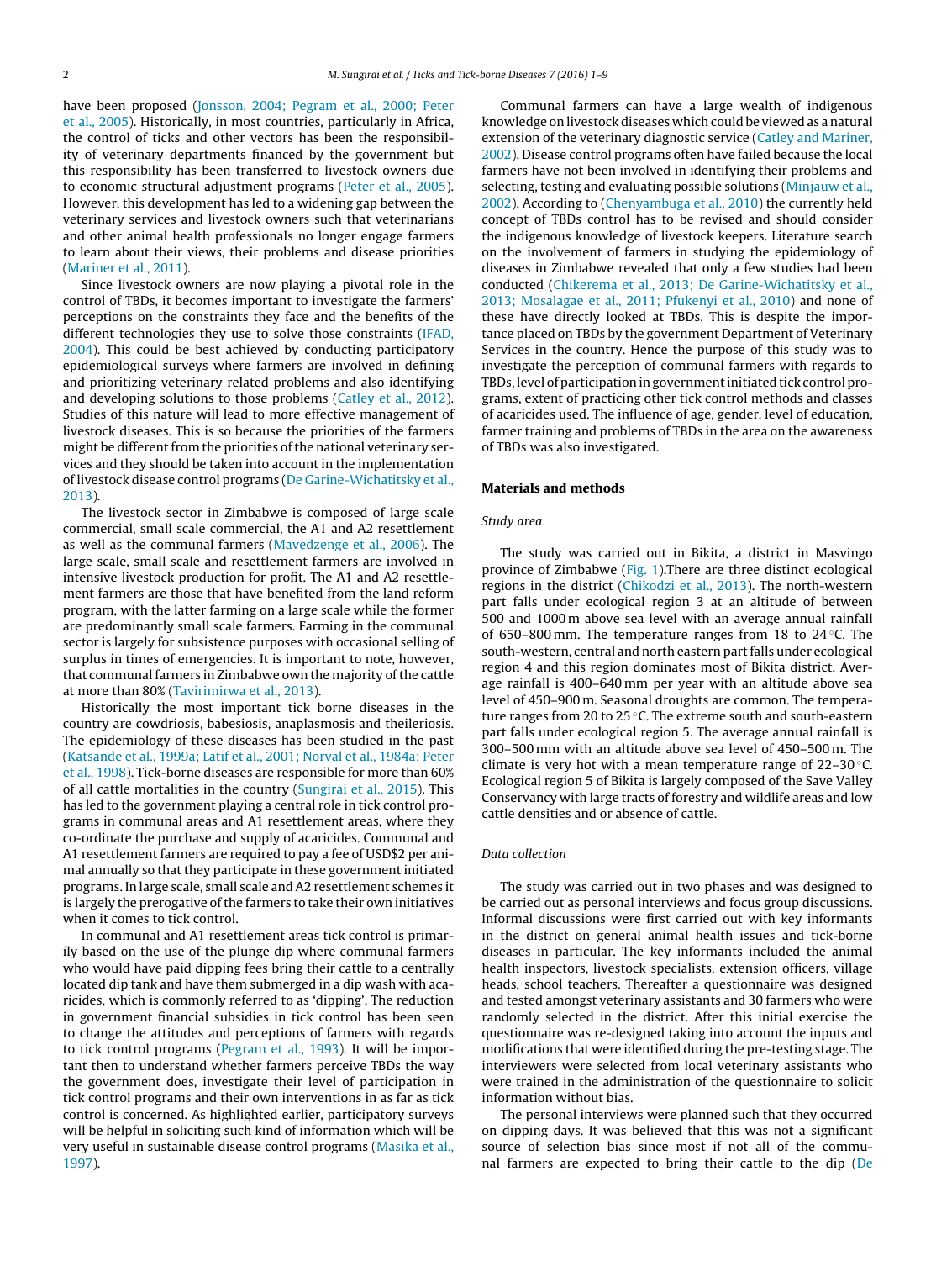<span id="page-2-0"></span>

**Fig. 1.** Map showing the areas where ticks were collected and questionnaires were administered.

[Garine-Wichatitsky](#page-8-0) et [al.,](#page-8-0) [2013\).](#page-8-0) Dipping sessions are conducted by a dip attendant who is employed by the government and ensures that dipping procedures are followed. The dip attendant works closely with the local Livestock Development Committee (LDC) which is comprised of selected members of the village who are responsible for ensuring among other things that water is fetched in nearby dams, rivers or wells and put into the dip, and that villagers pay dipping fees. Whenever there are important issues to be discussed by the community this is done during the dipping days as then most farmers would be available. Therefore dipping sessions provide a platform for easy access to cattle owners. Hence for the purposes of this study, the dip attendant together with LDCs were asked to inform farmers of special meetings during dipping days in order to facilitate the conducting of interviews.

The type of information gathered included age, sex, level of education, farmer training, knowledge of ticks and tick-borne diseases, ranking of the most important tick-borne and tick related disease according to the farmer. Farmers were asked if they knew about TBDs, and if they did they were asked to give names of any TBDs they knew or describe clinical or post-mortem signs. The name of the disease was only inferred when typical clinical and post-mortem signs were observed by the farmers. In the case when atypical clinical and post-mortem signs were given, no disease was assigned. Farmers were asked also on the consistency of using the plunge dip: if farmers had last brought their cattle for dipping at the most two weeks before they were regarded as consistent, otherwise if it was more than two weeks they were not considered consistent. The use of other tick control methods practiced apart from the plunge dip was also investigated. Other questions asked included the types of acaricides used (farmers were asked before the meeting to bring sachets of the chemicals they use for tick control if ever they had any), views on acaricide resistance (farmers were asked if they would see any changes in the number of ticks on the animal after application of acaricides), trends of tick-borne diseases over the past 5 years, cattle losses due to tick-borne diseases in the past three months and the person who confirmed the diagnosis in the event of cattle deaths.

# Sampling

Multi-stage sampling was done to select the dip tanks and the farmers to be used in the study. They were 68 operational dip tanks in the area. The dip tanks were first stratified according to ecological regions 3, 4 and 5 which led to 9, 18 and 4 dip tanks being randomly selected within each ecological region, respectively. Thus 31 dip tanks were selected for the study. According to the law every cattle owner is supposed to have a stock card which shows the number of cattle he or she owns, thus in a household there can be more than one cattle owner. There were 15 114 cattle owners in the area during the time of the survey of which 8120 were found in the 31 dip tanks selected for the study. There were approximately 3720 households with stock card holders in the study dip tanks. Each dip tank had between 100 and 150 households with stock card holders. At the dip tank level, the household with a stock card holder was the sampling unit. A list of stock card holders was obtained from the veterinary department office to get a sampling frame for the study and at the dip tank the stock card holders were placed in their household so as not to choose more than one stock card holder per household. At least ten households with stock card holders were randomly selected at each dip tank. A total of 313 household representatives with stock card holders were interviewed in this study.

### Focus group discussions

Focus group discussions were conducted at 3 dip tanks (2 and 1 dip tanks in ecological region 3 and 4, respectively) which were randomly selected from the 31 dip tanks initially chosen for the study. This was done to make independent observations on the dipping process, discuss with key informants and members of the LDCs on their approach towards tick control, role of government extension services in disease control, problems faced and possible solutions to those problems.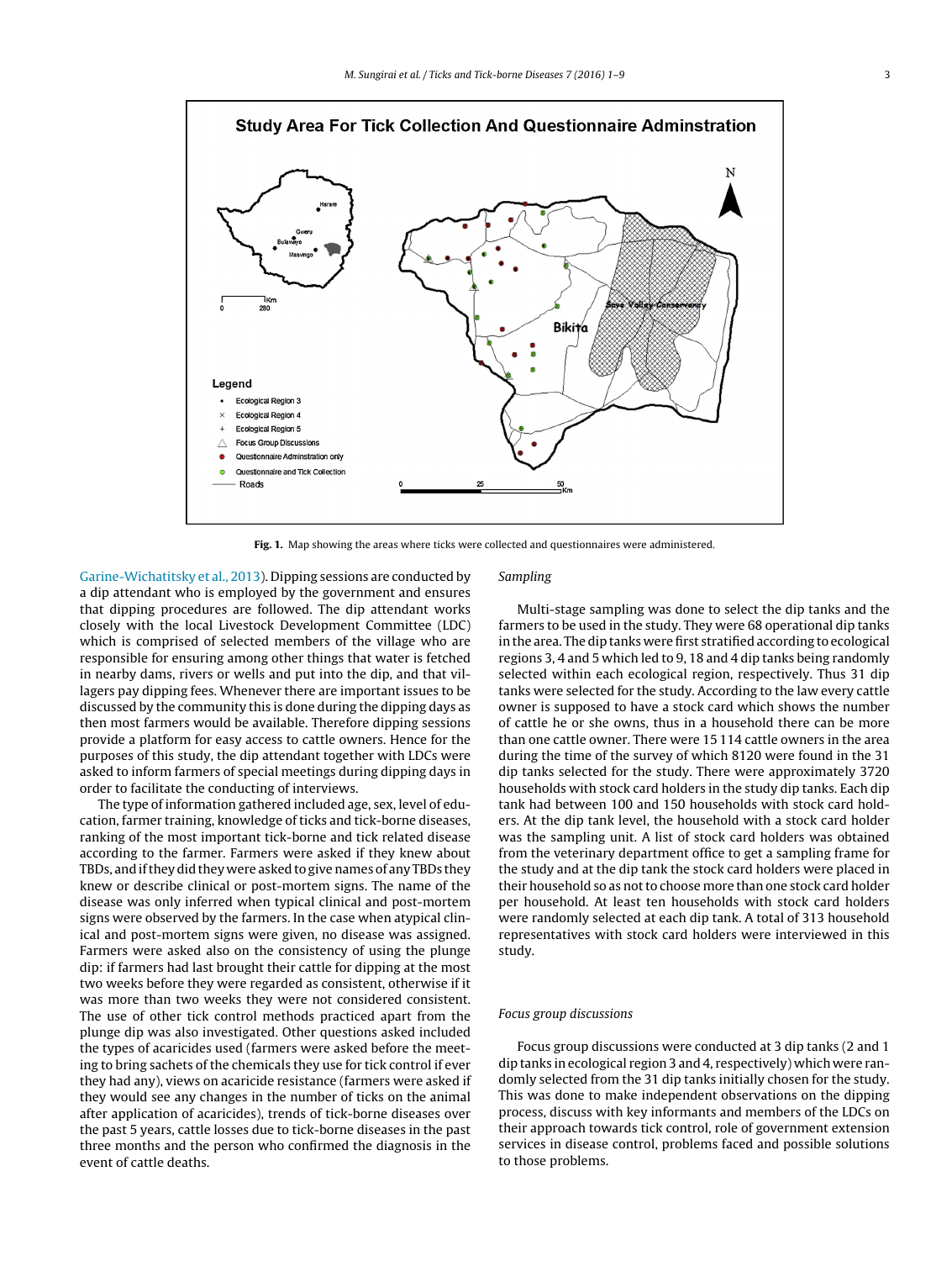#### Tick collection

Ticks were collected on 47 cattle (at least 2 cattle per dip tank) with heavy infestations. This was done in 16 out of the 31 randomly selected dip tanks (6, 9 and 1 dip-tanks in ecological regions 3, 4 and 5, respectively). Whole body collections were made taking into account the predilection sites ensuring collection of all the tick species on the animal. The ticks were identified using taxonomic keys ([Walker](#page-8-0) et [al.,](#page-8-0) [2003\)](#page-8-0) with the aid of a Zeiss stereo microscope at  $\times$ 80 magnification. Rhipicephalus microplus identification was confirmed by PCR-RFLP using the protocol of [Lempereur](#page-8-0) et [al.](#page-8-0) [\(2010\).](#page-8-0)

#### Data analysis

Information gathered from the questionnaire was collated and entered into SPSS version 21 for descriptive and statistical analysis. Not all the farmers were able to name the disease but some did give clinical or post mortem signs. The pattern of signs given by the farmers was observed and this was putinto coherent categories such as, "bloody urine, hard dung, teat damage, swollen udder, nervous symptoms in the case of farmers saying cows appeared mad, emaciation," etc. When the signs given were typical of a TBD or any other disease, signs were attributed to that disease e.g., "heartwater signs". However, when the signs were atypical no name was assigned for a disease and the description was e.g., "loss of appetite".

The non-parametric Friedman test was used to rank the most common diseases mentioned by farmers. Scores were given for the diseases as they had been listed by farmers. A score of 1 was given to the disease first on the list whilst diseases furthest from the list were given higher scores. The chi-square test was used to determine the significance of associations between the knowledge of TBDs as well as use of other tick control methods with demographic factors (sex, age, level of education and basic farmer training) together with variables such as problems of TBDs in the area and claim of knowledge of TBDs. All statistical tests were done at the 5% level of significance.

Data from focus group discussions was collated and synthesized.

#### **Results**

#### Demographics and summary of major responses

The demographics of the population under study are shown in [Table](#page-4-0) 1. More males were interviewed as compared to females. Most respondents were above the age of 40. The majority of the people had attended basic education with a low number admitting to never have gone to school. Most of the farmers interviewed had not participated in basic farmer training.

Furthermore, [Table](#page-4-0) 1 shows the responses of farmers to various questions asked during the study. The majority of the farmers reported problems of ticks and tick-borne/related diseases. Most farmers were consistently following the dipping regime recommended by the Department of Veterinary Services. In addition to that they also practiced other tick control methods with hand spray by a knapsack being the most commonly used method. Of the acaricides used, the formamidine group was the most common while the organophosphates were the least common. A large proportion of farmers viewed these acaricides as being effective in controlling ticks. Few farmers had lost cattle due to tick-borne/related problems in the previous 3 months. Of those that lost cattle to TBDs the majority of the diagnosis was confirmed by local veterinary officers while in some cases farmers did their own diagnosis or relied on colleagues. There were mixed responses as to whether TBDs were increasing in the district although a large proportion was of the view that the incidence of the diseases was increasing.

### Perception of ticks, tick-borne and related diseases by communal farmers

A total of 71.3% (219/307) farmers claimed to have knowledge of TBDs, of these 74.4% (163/219) gave the actual names of the diseases and 22.4% (49/219) related TBDs with clinical/post-mortem signs. A total of 40 different classifications were related to TBDs by farmers and these included diseases, clinical and post-mortem signs. If these followed similar patterns, they were grouped and 30 different classifications were used for analysis by the Friedman test. The results of the frequency of mention and ranking are shown in [Table](#page-5-0) 2. According to farmers, cowdriosis, mastitis, anaplasmosis, body damage, babesiosis and poor body condition were the most frequently mentioned effects of ticks on cattle. Some farmers managed to describe TBDs' clinical or post-mortem signs and the most common frequently mentioned were "animal moving in circles, water in chest cavity, red urine and hard dung". Direct effects of ticks on cattle were frequently highlighted by farmers and these were, general body damage with tick wounds on most parts of the animal, udder and teat damage, ear damage and abscesses.

# Factors influencing knowledge of TBDs and use of other tick control methods

[Table](#page-6-0) 3 shows the factors influencing knowledge of TBDs and use of other tick control methods. The ability of the farmers to name a TBD was influenced by level of education, participation in a farmer training course, problems of TBDs in the area and claim of knowledge of TBDs affecting cattle in the area. The ability to name TBDs increased with improved level of education, attendance at a farmer training course, increased problems of TBDs in the area. Farmers who claimed knowledge of TBDs were able to name the TBDs affecting cattle while a low proportionoffarmers who claimed no knowledge of TBDs went on to list these as TBDs.

More males were able to describe the signs of TBDs as compared to females while those who claimed to have knowledge of TBDs managed to describe the signs. Surprisingly a few of the farmers who claimed no knowledge of TBDs were able to describe the signs of TBDs. The use of other tick control methods was significantly influenced by farmer sex, attendance at a farmer training course and claim of knowledge of TBDs.

#### Tick collection results

Seven Ixodidae tick species were identified. The predominant tick species were Amblyomma hebraeum followed by Rhipicephalus decoloratus and R. microplus. Other tick species collected were Hyalomma truncatum, Hyalomma rufipes, Rhipicephalus appendiculatus and Rhipicephalus evertsi evertsi. [Table](#page-6-0) 4 shows the tick collections, dip tank prevalence andmean tick burden per animal. R. microplus dominated in 3 of the dip tanks while R. decoloratus dominated in 10 of the dip tanks. In the 4 dip tanks where R. microplus occurred it was the only species of the R. (Boophilus) ticks collected, whilst the two species co-existed in 5 dip tanks with R. decoloratus dominating in 4 dip tanks and R. microplus dominating in 1. Four R. microplus ticks obtained from the 4 different dip tanks in the district were confirmed as such by PCR-RFLP.

#### **Discussion**

This study has demonstrated that centralized dipping programs can be useful in collecting information from farmers which is essential in the management and control of livestock diseases. However, the non-participation of some farmers in surveys conducted on dip days can introduce selection bias which may have influenced the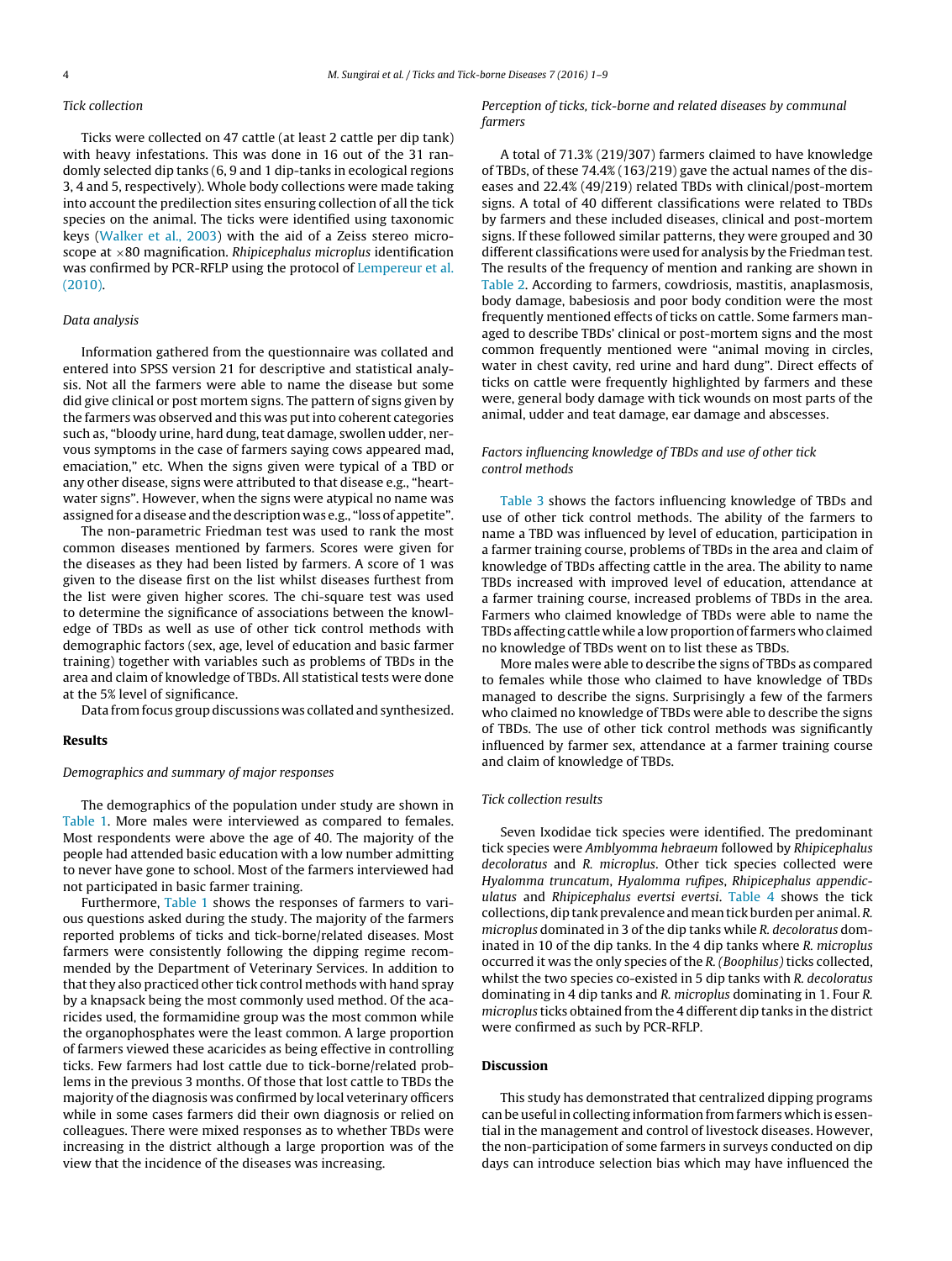# <span id="page-4-0"></span>**Table 1**

Demographics and summary of major responses.

| Factor                                                                                                                     | Level                         | Respondents (%)                 | Lower limit<br>95% Confidence<br>Interval/% | Upper limit 95%<br>Confidence<br>Interval/% |
|----------------------------------------------------------------------------------------------------------------------------|-------------------------------|---------------------------------|---------------------------------------------|---------------------------------------------|
| Gender                                                                                                                     | Male                          | 64.6 (197/305)                  | 59.23                                       | 69.97                                       |
|                                                                                                                            | Female                        | 35.4 (108/305)                  | 30.03                                       | 40.77                                       |
| Age                                                                                                                        | $18 - 25$                     | 9(28/312)                       | 5.82                                        | 12.18                                       |
|                                                                                                                            | $26 - 30$                     | 11.5 (36/312)                   | 7.96                                        | 15.04                                       |
|                                                                                                                            | $31 - 40$                     | 26 (81/312)                     | 21.13                                       | 30.87                                       |
|                                                                                                                            | $+40$                         | 53.5 (168/312)                  | 47.97                                       | 59.03                                       |
| Level of education                                                                                                         | Primary                       | 30.1 (94/312)                   | 25.02                                       | 35.18                                       |
|                                                                                                                            | Secondary                     | 43.6 (136/312)                  | 38.11                                       | 49.09                                       |
|                                                                                                                            | Advanced Level                | 4.2 (13/312)                    | 1.98                                        | 6.42                                        |
|                                                                                                                            | Certificate (1 year of study) | 6.1(19/312)                     | 3.45                                        | 8.75                                        |
|                                                                                                                            | Diploma (3 years of study)    | 4.2 (13/312)                    | 1.98                                        | 6.42                                        |
|                                                                                                                            | <b>Bachelors</b>              | 2.9(9/312)                      | 1.04                                        | 4.76                                        |
|                                                                                                                            | Post-Bachelors (Masters)      | 1(3/312)                        | $-0.10$                                     | 2.10                                        |
|                                                                                                                            | None                          | 8.3 (26/312)                    | 4.99                                        | 11.01                                       |
| Basic farmer training                                                                                                      | Yes                           | 39.7 (124/312)                  | 34.28                                       | 45.12                                       |
| course                                                                                                                     | No                            | 60.3 (188/312)                  | 54.88                                       | 65.72                                       |
| Problem with ticks and                                                                                                     | Yes                           | 86.6 (271/313)                  | 82.83                                       | 90.37                                       |
| <b>TBDs</b>                                                                                                                | No                            | 13.4 (142/313)                  | 9.63                                        | 17.17                                       |
| Claim of knowledge of ticks<br>and TBDs                                                                                    | Yes                           | 71.3 (219/307)                  | 66.28                                       | 76.39                                       |
|                                                                                                                            | No                            | 28.7 (88/307)                   | 23.61                                       | 33.72                                       |
| Last time dipping done                                                                                                     | One week ago                  | 22.7 (71/313)                   | 18.06                                       | 27.34                                       |
|                                                                                                                            | Two weeks ago                 | 47.6 (149/313)                  | 42.07                                       | 53.13                                       |
|                                                                                                                            | One month ago                 | 19.5 (61/313)                   | 15.11                                       | 23.89                                       |
|                                                                                                                            | More than a month ago         | 10.2 (32/313)                   | 6.85                                        | 13.55                                       |
| Alternative tick control<br>methods                                                                                        | Yes                           | 79.6 (249/313)                  | 75.14                                       | 84.06                                       |
|                                                                                                                            | No                            | 20.4 (64/313)                   | 15.94                                       | 24.86                                       |
| Tick control methods                                                                                                       | Pour on                       | 4.5(14/313)                     | 2.20                                        | 6.80                                        |
|                                                                                                                            | Hand spray (Knapsack)         | 67.4 (211/313)                  | 62.21                                       | 72.59                                       |
|                                                                                                                            | Smear (Tick grease)           | 2.2(7/313)                      | 0.57                                        | 3.83                                        |
|                                                                                                                            | <b>Traditional methods</b>    | 5.4(17/313)                     | 2.90                                        | 7.90                                        |
|                                                                                                                            | Hand dressing                 | 16.6 (52/313)                   | 12.48                                       | 20.72                                       |
| Type of acaricide used                                                                                                     | Formamidines                  | 59.4 (186/313)                  | 53.96                                       | 64.84                                       |
|                                                                                                                            | Synthetic pyrethroids         | 29.1 (91/313)                   | 24.07                                       | 34.13                                       |
|                                                                                                                            | Organophosphates              | 4.5(14/313)                     | 2.20                                        | 6.80                                        |
|                                                                                                                            | Macro-cyclic lactones         | 12.8 (40/313)                   | 9.10                                        | 16.50                                       |
| Effectiveness of acaricides<br>(viewed by the<br>presence/absence of high<br>tick loads after<br>application of acaricide) | Yes                           | 75.2 (231/313)                  | 70.63                                       | 80.17                                       |
|                                                                                                                            | No                            | 17.3 (53/313)                   | 11.13                                       | 19.07                                       |
|                                                                                                                            | No idea                       | 9.5(29/313)                     | 6.25                                        | 12.75                                       |
| Loss of cattle due to ticks in<br>past 3 months                                                                            | Yes                           | 23.8 (74/311)                   | 19.07                                       | 28.53                                       |
| Confirmation of diagnosis<br>when cattle had died<br>(directed at those who<br>had lost cattle due to<br>ticks)            | No<br>Self                    | 76.2 (237/311)<br>14.3 (42/313) | 71.47<br>10.42                              | 80.93<br>18.18                              |
|                                                                                                                            | Veterinary Officer            | 18.4 (54/313)                   | 14.11                                       | 22.69                                       |
|                                                                                                                            | Colleagues                    | 9.6(28/313)                     | 6.34                                        | 12.86                                       |
|                                                                                                                            | No response                   | 60.3 (189/313)                  | 54.88                                       | 65.72                                       |
| View of ticks in past 5 years                                                                                              | No increase                   | 53.4 (167/313)                  | 47.87                                       | 58.93                                       |
|                                                                                                                            | Increase                      | 40.6 (127/313)                  | 35.16                                       | 46.04                                       |
|                                                                                                                            | I do not know                 | 6.1(19/313)                     | 3.45                                        | 8.75                                        |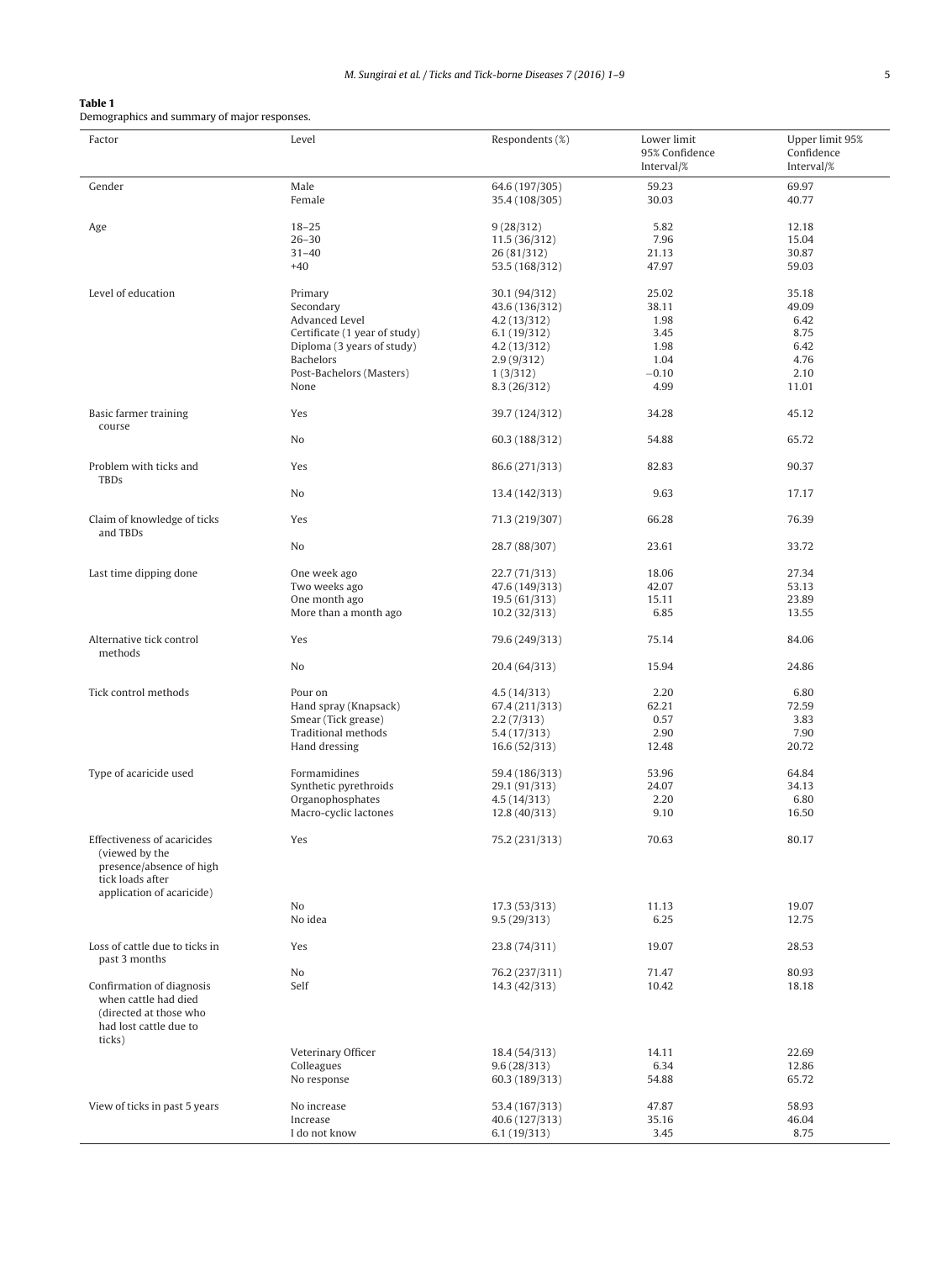# <span id="page-5-0"></span>**Table 2**

Farmers' views on effects of ticks on cattle (diseases and clinical/post-mortem signs).

|                                                                                                                          | Frequency of mention<br>(expressed as percent<br>of total respondents,<br>$n = 313$ | Lower limit 95%<br>confidence<br>Interval/% | Upper limit 95%<br>confidence<br>Interval/% | Mean rank score<br>(Friedman test) |
|--------------------------------------------------------------------------------------------------------------------------|-------------------------------------------------------------------------------------|---------------------------------------------|---------------------------------------------|------------------------------------|
| Heartwater (Cowdriosis)                                                                                                  | $38(n=119)$                                                                         | 32.62                                       | 43.38                                       | 11.15                              |
| <b>Mastitis</b>                                                                                                          | $36.7 (n = 115)$                                                                    | 31.36                                       | 42.04                                       | 11.17                              |
| Gall sickness (Anaplasmosis)                                                                                             | 36.1 $(n=113)$                                                                      | 30.78                                       | 41.42                                       | 11.53                              |
| Body damage (general)                                                                                                    | $28.4(n=89)$                                                                        | 23.40                                       | 33.40                                       | 12.50                              |
| Red water (Babesiosis)                                                                                                   | $24.6(n=77)$                                                                        | 19.83                                       | 29.37                                       | 13.19                              |
| Poor body condition                                                                                                      | $16.6(n=52)$                                                                        | 12.48                                       | 20.72                                       | 14.35                              |
| Mastitis signs (swollen udder,<br>decline/cessation of milk)                                                             | $14.4(n=45)$                                                                        | 10.51                                       | 18.29                                       | 14.63                              |
| Ear damage                                                                                                               | $8.6(n=30)$                                                                         | 5.49                                        | 11.71                                       | 15.47                              |
| Heartwater signs (groaning,<br>animal moving in circles,<br>water in chest<br>cavity(post-mortem),<br>twitching of eyes) | $8.9(n=28)$                                                                         | 5.75                                        | 12.05                                       | 15.49                              |
| Red water signs (red urine)                                                                                              | $8(n=25)$                                                                           | 4.99                                        | 11.01                                       | 15.73                              |
| Abscesses                                                                                                                | $7(n=22)$                                                                           | 4.17                                        | 9.83                                        | 15.81                              |
| Udder teat damage                                                                                                        | 5.8 $(n=18)$                                                                        | 3.21                                        | 8.39                                        | 15.93                              |
| Gall sickness signs (hard dung)                                                                                          | $5.4(n=17)$                                                                         | 2.90                                        | 7.90                                        | 16.02                              |
| January disease (Theileriosis)                                                                                           | $5.1(n=16)$                                                                         | 2.66                                        | 7.54                                        | 16.13                              |
| Sweating sickness                                                                                                        | $4.2(n=13)$                                                                         | 1.98                                        | 6.42                                        | 16.22                              |
| Loss of appetite salivation                                                                                              | $2.9(n=9)$                                                                          | 1.04                                        | 4.76                                        | 16.42                              |
| Foot rot                                                                                                                 | $2.6(n=8)$                                                                          | 0.84                                        | 4.36                                        | 16.47                              |
| Joint ill                                                                                                                | $2.6(n=8)$                                                                          | 0.84                                        | 4.36                                        | 16.47                              |
| Sweating sickness signs (hair<br>loss in calves)                                                                         | $2.2(n=7)$                                                                          | 0.57                                        | 3.83                                        | 16.51                              |
| Loss of appetite                                                                                                         | $2.2(n=7)$                                                                          | 0.57                                        | 3.83                                        | 16.52                              |
| Large and small swollen lumps<br>in body                                                                                 | $1.9(n=6)$                                                                          | 0.39                                        | 3.41                                        | 16.53                              |
| January disease signs (swollen<br>lumps on neck)                                                                         | $1.3(n=4)$                                                                          | 0.05                                        | 2.55                                        | 16.63                              |
| Foot rot signs (sores in<br>inter-digital spaces)                                                                        | $0.6(n=2)$                                                                          | $-0.26$                                     | 1.46                                        | 16.74                              |
| <b>Blindness</b>                                                                                                         | $0.6(n=2)$                                                                          | $-0.26$                                     | 1.46                                        | 16.74                              |
| Blood stained dung                                                                                                       | $0.6(n=2)$                                                                          | $-0.26$                                     | 1.46                                        | 16.75                              |
| Swollen joints                                                                                                           | $0.6(n=2)$                                                                          | $-0.26$                                     | 1.46                                        | 16.75                              |
| Salivation                                                                                                               | $0.3(n=1)$                                                                          | $-0.31$                                     | 0.91                                        | 16.79                              |
| Dyspnea                                                                                                                  | $0.3(n=1)$                                                                          | $-0.31$                                     | 0.91                                        | 16.79                              |
| Loss of appetite and groaning                                                                                            | $0.3(n=1)$                                                                          | $-0.31$                                     | 0.91                                        | 16.79                              |
| Lumpy skin disease                                                                                                       | $0.3(n=1)$                                                                          | $-0.31$                                     | 0.91                                        | 16.80                              |

survey results. In this study most farmers were following a consistent dipping program subsidized by the government. As noted by [Masika](#page-8-0) et [al.](#page-8-0) [\(1997\),](#page-8-0) dipping services are a successful government intervention in the communal livestock production system. In cases where farmers had not dipped their animals for more than a month, it was related to the delay of acaricide supply by the Department of Veterinary Services. Due to inconsistent cash inflows which are also caused by the fact that the farmers are reluctant to pay dipping levies, the government cannot supply acaricides in time, hence tick control might be affected. It was noted that farmers with large herds were having challenges to pay dipping levies for all their cattle and hence not all of them were dipping. Focus group discussions also highlighted factors such as water availability and distance to the dip tank as hindering total participation in dipping programs. Dip tanks should ideally be located close to a water source but sometimes this is not the case. It is the responsibility of farmers to fill up the tank with water and they do take turns to do this. However, at some dip tanks disagreements arise as to who will fill up the dip tank and such quarrels may result in water not being available at the dip tank. This normally interrupts dipping programs. In addition, some farmers stay more than 10 km from a dip tank and they have to walk long distances to dip their animals. The majority of these cattle owners are old people who are reluctant to walk such long distances and hence for such farmers, dipping is also done during school holidays when school going children take over that job. It will be important to further explore the factors

that lead to non-participation of farmers in government dipping programs.

It was important to note that communal farmers related ticks with a number of effects on livestock. The most common were heartwater (cowdriosis) followed by mastitis, gall sickness (anaplasmosis), tick bite wounds, red water (babesiosis) and poor body condition. Clinical and post-mortem signs which are synonymous with TBDs such as red urine (babesiosis), circling movements of cattle (cowdriosis), hard dung (anaplasmosis), hair loss (sweating sickness) and swollen lumps on the neck (theileriosis) were highlighted by farmers as being caused by ticks. This could have been due to the strong significant association between problem of ticks and ability to name disease. Farmers who had highlighted that TBDs were a problem in the region could either name the disease or describe the signs or symptoms. [Munyeme](#page-8-0) et [al.](#page-8-0) [\(2010\)](#page-8-0) also found a strong correlation between high prevalence and awareness of a disease. However, farmers incorrectly associated mastitis, joint ill and foot rot as TBDs. Despite these anomalies, farmers seemed to be aware of the major TBDs affecting livestock in the area. This corroborates with the findings of [Chatikobo](#page-8-0) et [al.](#page-8-0) [\(2013\)](#page-8-0) and [De](#page-8-0) [Garine-Wichatitsky](#page-8-0) et [al.](#page-8-0) [\(2013\)](#page-8-0) who observed increased farmer knowledge on the diseases affecting livestock.

The southern low-veld part of Zimbabwe is known to be endemic to heartwater and is characterized by the large presence of the vector tick A. hebraeum ([Peter](#page-8-0) et [al.,](#page-8-0) [1999\).](#page-8-0) In this study the prevalence of A. hebraeum ticks was very high being found in almost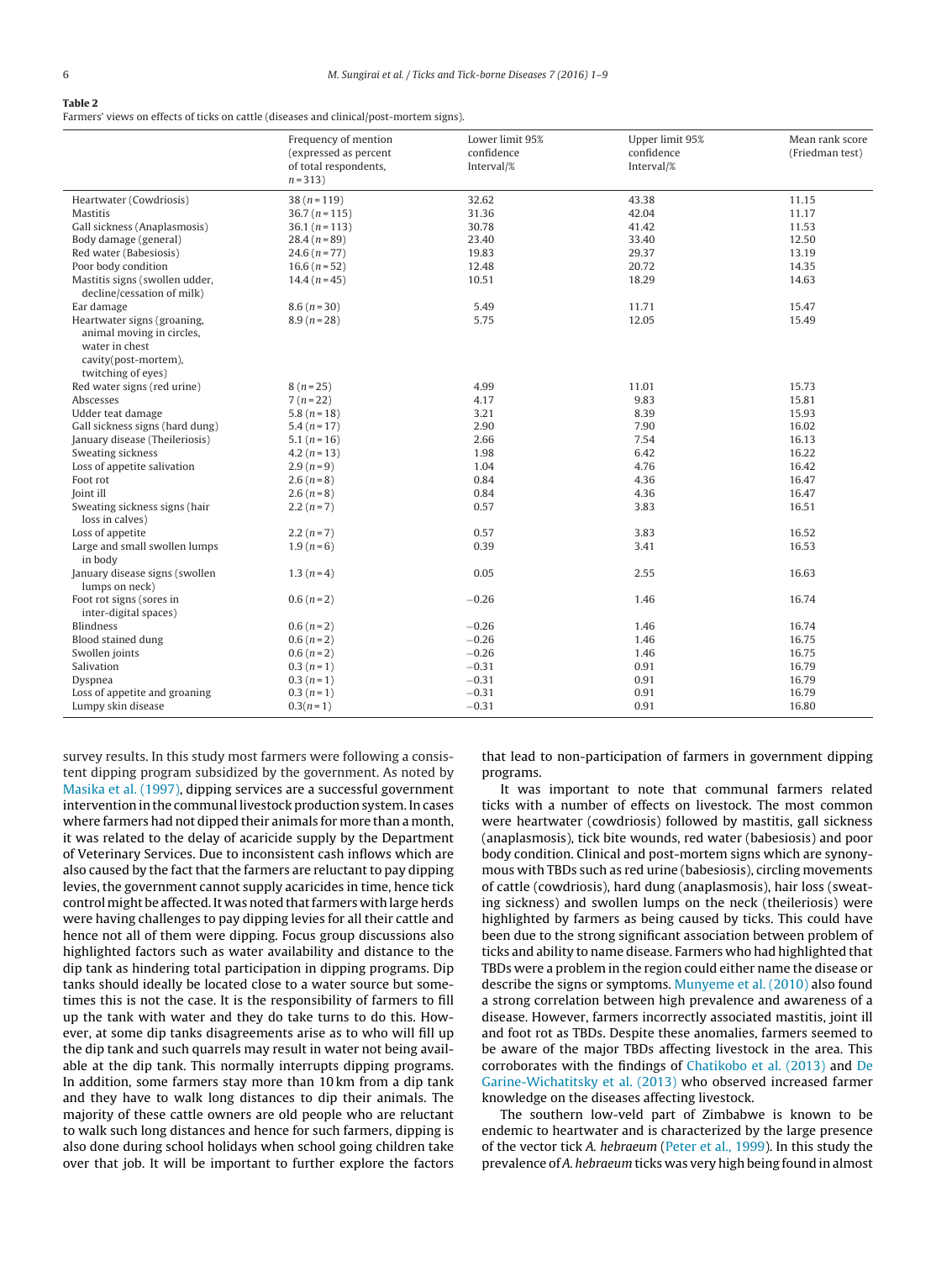#### <span id="page-6-0"></span>**Table 3**

Factors influencing knowledge of TBDs, and use of other tick control methods.

| Factor                                          | Level                                                                                                         | Ability to name TBD $(%$ = yes)                                                                                                                | Ability to describe TBD signs $(\% = \text{ves})$                                                                                       | Use of other tick control methods $(\% = \text{ves})$                                                                                             |
|-------------------------------------------------|---------------------------------------------------------------------------------------------------------------|------------------------------------------------------------------------------------------------------------------------------------------------|-----------------------------------------------------------------------------------------------------------------------------------------|---------------------------------------------------------------------------------------------------------------------------------------------------|
| Age                                             | $18 - 25$<br>$26 - 30$<br>$31 - 40$<br>$+40$                                                                  | 60.7 (17/28)<br>63.9 (23/36)<br>51.9(42/81)<br>55.1 (92/167)<br>$\chi^2$ = 1.775, p = 0.620                                                    | 3.6(1/28)<br>13.9(5/36)<br>14.8(12/81)<br>22.8 (38/167)<br>$\chi^2$ = 7.492, p = 0.058                                                  | 78.6 (22/28)<br>83.6 (30/36)<br>76.5 (62/81)<br>80.2 (134/167)<br>$\chi^2$ = 0.83, p = 0.842                                                      |
| Gender                                          | Male<br>Female                                                                                                | 56.9 (112/197)<br>53.7 (58/108)<br>$\chi^2$ = 0.280, p = 0.596                                                                                 | 22.8 (45/197)<br>10.2(11/108)<br>$\chi^2$ = 7.456, p = 0.006                                                                            | 83.2 (164/197)<br>73.1 (79/108)<br>$\chi^2$ = 4.394, p = 0.036                                                                                    |
| Level of education                              | Primary<br>Secondary<br>Advanced level<br>Certificate<br>Diploma<br>Degree<br>Post-graduate (masters)<br>None | 47.9 (45/194)<br>53.7 (73/136)<br>61.5(8/13)<br>94.7 (18/19)<br>69.2(9/13)<br>100(9/9)<br>66.7(2/3)<br>40(10/25)<br>$\chi^2$ = 25.247, p=0.001 | 22.3(21/94)<br>19.1 (26/136)<br>15.4(2/13)<br>0(0/19)<br>23.1(3/13)<br>11.1(1/9)<br>33.3(1/3)<br>8(2/25)<br>$\chi^2$ = 8.252, p = 0.311 | 77.7 (73/94)<br>78.7 (107/136)<br>84.6 (11/13)<br>78.9 (15/19)<br>100(13/13)<br>100(9/9)<br>100(3/3)<br>68 (17/25)<br>$\chi^2$ = 8.935, p = 0.257 |
| <b>Basic farmer</b><br>training course          | Yes<br>No                                                                                                     | 69.4 (86/124)<br>46.8 (88/188)<br>$\chi^2$ = 15.398, p < 0.0001                                                                                | 17.7 (22/124)<br>18.1 (34/188)<br>$\chi^2$ = 0.006, p = 0.938                                                                           | 85.5 (106/124)<br>76.1 (143/188)<br>$\chi^2$ = 4.114, p = 0.043                                                                                   |
| Problems of ticks<br>and tick borne<br>diseases | Yes<br>N <sub>o</sub>                                                                                         | 60.9 (165/271)<br>21.4(9/42)                                                                                                                   | 19.2 (52/271)<br>9.5(4/42)                                                                                                              | 80.4 (218/271)<br>73.8 (31/42)                                                                                                                    |
| Knowledge of TBDs                               | Yes<br>No                                                                                                     | $\chi^2$ = 22.932, p < 0.0001<br>74.4 (163/219)<br>9.1(8/88)<br>$\chi^2$ = 108,609, p < 0,0001                                                 | $\chi^2$ = 2.312, p = 0.128<br>22.4 (49/219)<br>8(7/88)<br>$\chi^2$ = 8.752, p = 0.003                                                  | $\chi^2$ = 0.984, p = 0.321<br>84 (184/219)<br>70.5 (62/88)<br>$\chi^2$ = 7.254, p = 0.007                                                        |

#### **Table 4**

Dip tank prevalence of Ixodidae ticks collected and mean tick burden per animal.

| Tick species                  | Dip tank prevalence<br>(total number of dip<br>tanks, $n = 16$ ) | 95% Confidence Intervals for<br>dip-tank prevalence |             | Mean tick burden per animal $\pm$ standard error |
|-------------------------------|------------------------------------------------------------------|-----------------------------------------------------|-------------|--------------------------------------------------|
|                               |                                                                  | Lower limit                                         | Upper limit |                                                  |
| Amblyomma hebraeum            | $94(n=15)$                                                       | 82.36                                               | 105.64      | $12.72 + 2.36$                                   |
| Hyalomma rufipes              | $44(n=7)$                                                        | 19.68                                               | 68.32       | $4.14 \pm 5.85$                                  |
| Hyalomma truncatum            | $19(n=3)$                                                        | $-0.22$                                             | 38.22       | $6.00 \pm 5.85$                                  |
| Rhipicephalus appendiculatus  | $31(n=5)$                                                        | 8.34                                                | 53.66       | $9.80 \pm 6.92$                                  |
| Rhipicephalus decoloratus     | 63 $(n=10)$                                                      | 39.34                                               | 86.66       | $19.63 \pm 3.55$                                 |
| Rhipicephalus evertsi evertsi | $56(n=9)$                                                        | 31.68                                               | 80.32       | $4.88 \pm 3.75$                                  |
| Rhipicephalus microplus       | $50(n=8)$                                                        | 25.50                                               | 74.50       | $19.18 \pm 4.67$                                 |

all the dip tanks. The predilection sites of the Amblyomma ticks are the perineum and inguinal regions where the udders of female cows are located. The greatest numbers of Amblyomma ticks are usually found on the udder and their bites would leave wounds which become passages of entry for the bacteria that cause mastitis ([Moyo](#page-8-0) [and](#page-8-0) [Masika,](#page-8-0) [2009\).](#page-8-0) This could probably explain why most farmers attributed mastitis to ticks. During focal group discussions farmers highlighted that in some cases calves died due to failure to suckle because of teat damage caused by ticks. These sentiments are in agreement with findings of [Hlatshwayo](#page-8-0) [and](#page-8-0) [Mbati](#page-8-0) [\(2005\),](#page-8-0) [Masika](#page-8-0) et [al.](#page-8-0) [\(1997\)](#page-8-0) and [Ndhlovu](#page-8-0) et [al.](#page-8-0) [\(2009\).](#page-8-0)

The rickettsial parasites that cause anaplasmosis, Anaplasma marginale and Anaplasma centrale, are biologically transmitted largely by the vectors R. decoloratus, R. evertsi evertsi and R. microplus ([Norval](#page-8-0) et [al.,](#page-8-0) [1984b\).](#page-8-0) Anaplasmosis can also be transmitted mechanically through biting insects and use of surgical instruments, and transmission by H. rufipes is also possible ([Rikhotso](#page-8-0) et [al.,](#page-8-0) [2005\).](#page-8-0) On the other hand, the protozoal parasites that cause babesiosis, Babesia bovis and Babesia bigemina, are biologically transmitted by the ticks R. microplus and R. decoloratus, with the latter only transmitting B. bigemina ([Mason](#page-8-0) [and](#page-8-0) [Norval,](#page-8-0) [1980\).](#page-8-0) This could explain the higher ranking of anaplasmosis than babesiosis. Theileriosis was only reported to be a problem by farmers close to the wildlife conservancy where buffaloes (Syncerus caffer) are in close contact with domestic livestock. The same observations have also been reported by [De](#page-8-0) [Garine-](#page-8-0)Wichatitsky et [al.](#page-8-0) [\(2013\).](#page-8-0) In areas far away from the conservancy it was not reported to be a problem by the farmers. This could be due to the low incidence of the vector tick R. appendiculatus in the area which is responsible for the transmission of theileriosis.

Sweating sickness and foot rot were other diseases that farmers associated with ticks. Sweating sickness is a tick-borne disease caused by the release of a toxin by the bont-legged tick H. truncatum ([Mans](#page-8-0) et [al.,](#page-8-0) [2008\).](#page-8-0) Tick collections indicated the presence of H. truncatum in the district and as such incidences of sweating sickness would be expected especially in young calves. However, the prevalence of H. truncatum appeared to be low in the district, hence the number of times it was mentioned was also low. Farmers could have associated foot rot with ticks since tick species like the Hyalomma spp. can occupy the inter-digital clefts and fetlocks ofthe animals and cause injuries on the hooves of the animal, thereby predisposing them to foot rot and lameness [\(Apanaskevich](#page-8-0) [and](#page-8-0) [Horak,](#page-8-0) [2008\).](#page-8-0)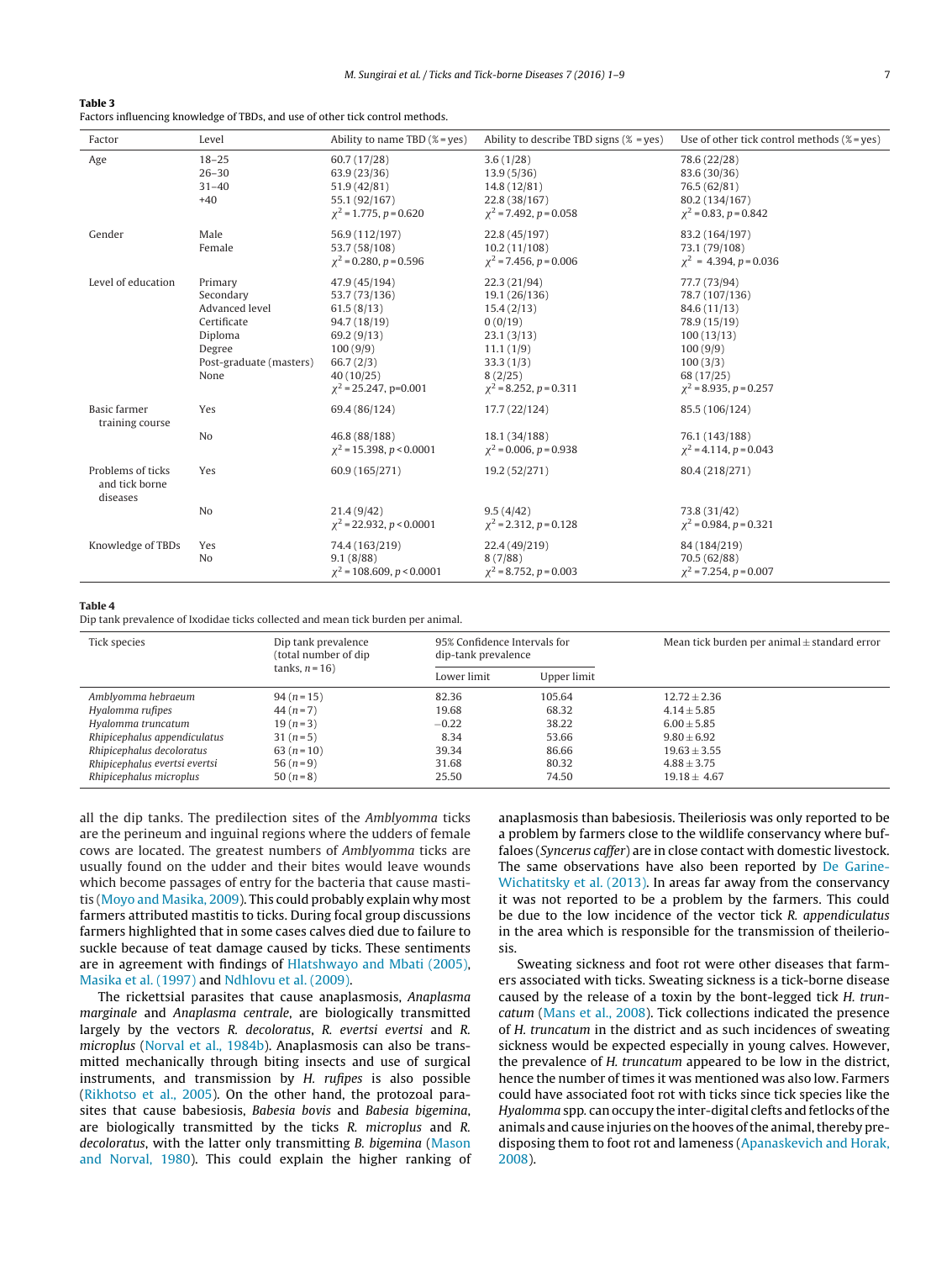Most farmers practiced other tick control methods apart from the regular dipping conducted through the Department of Veterinary Services and hand spraying by the use of a knapsack was the most common method used by the farmers. Observations indicated that tobacco farming was commonly practiced in the area and the knapsacks that the farmers used to spray their tobacco crop were also used to apply acaricides on their cattle. The formamidines were the common acaricide used by farmers and the Department of Veterinary Services. Other acaricides are less common largely because they are more expensive. Furthermore, amitraz is generally viewed as an effective acaricide by farmers ([Mugambi](#page-8-0) et [al.,](#page-8-0) [2012\).](#page-8-0) It is also important to note that some farmers used traditional methods of controlling ticks. In this study, the most common traditional way of controlling ticks was the use of black soot mixed with chillies, which is referred to as chin'ai in the local Shona language. This substance is ground to a fine consistence and 500 g of the mixture is diluted in 10 litres of water, shaken thoroughly and applied on the body of the animal using a broom or tree branch with fine leaves.

The efficacy of this method has not been proven scientifically but the farmers suggested that it was effective. The use of traditional methods in controlling ticks is frequently practiced by resource poor communal farmers ([Hlatshwayo](#page-8-0) [and](#page-8-0) [Mbati,](#page-8-0) [2005;](#page-8-0) [Mugambi](#page-8-0) et [al.,](#page-8-0) [2012\).](#page-8-0)

In this study there was a notable presence of R. microplus which is a humid pan-tropical blue tick ([Madder](#page-8-0) et [al.,](#page-8-0) [2010\)](#page-8-0) and was not expected in the pre-dominantly dry regions of Bikita district. The presence of R. microplus in dry regions has been reported elsewhere in West Africa ([Madder](#page-8-0) et [al.,](#page-8-0) [2007\),](#page-8-0) South Africa ([Nyangiwe](#page-8-0) et [al.,](#page-8-0) [2013a;](#page-8-0) [Tonnesen](#page-8-0) et [al.,](#page-8-0) [2004\),](#page-8-0) Zambia ([Berkvens](#page-8-0) et [al.,](#page-8-0) [1998\),](#page-8-0) East Africa ([Lynen](#page-8-0) et [al.,](#page-8-0) [2008\)](#page-8-0) and more recently in Namibia [\(Nyangiwe](#page-8-0) et [al.,](#page-8-0) [2013b\).](#page-8-0) However, what is noteworthy is the spread of this tick into the interior of the country. Preliminary investigations could attribute this to movement of livestock as interviews with the veterinary personnel indicated that farmers in Bikita district are purchasing heavy framed cattle from the eastern parts of the country, particularly in Chipinge, in order to genetically improve their breeds and fetch high prices at the cattle markets. Chipinge is the traditionally known focal area of R. microplus in Zimbabwe ([Katsande](#page-8-0) et [al.,](#page-8-0) [1999b;](#page-8-0) [Katsande](#page-8-0) et [al.,](#page-8-0) [1996;](#page-8-0) [Mason](#page-8-0) [and](#page-8-0) [Norval,](#page-8-0) [1980;](#page-8-0) [Smeenk](#page-8-0) et [al.,](#page-8-0) [2000\),](#page-8-0) so this movement of cattle could have led to the movement of the tick in the area. The presence of R. microplus in an area is a threat to livestock production because of its invasive character, acaricide resistance and the fact that it transmits the most pathogenic form of bovine babesiosis ([Madder](#page-8-0) et [al.,](#page-8-0) [2012\).](#page-8-0) Preliminary discussions with veterinary assistants who have knowledge on livestock diseases did indicate that in some areas within the district, cases of bovine babesiosis were on the increase.

This study has also revealed the need to conduct basic farmer training courses since it was noted that this training had a significant effect on the ability to name disease as well as use of other tick control methods. It has been reported by other researchers that the extension system for livestock production in communal areas is very weak [\(Chatikobo](#page-8-0) et [al.,](#page-8-0) [2013;](#page-8-0) [Mutibvu](#page-8-0) et [al.,](#page-8-0) [2012\).](#page-8-0) Only a small proportion of farmers indicated that they had undergone basic farmer training and the majority of these were older than 40 years. This group of people could have been trained before the economic meltdown which hit the country and has adversely affected extension services. As a consequence, the majority of the people had not received this training, particularly the younger age classes. The farmers who had undergone training were more aware of TBDs and other tick control methods as compared to the farmers who had not undergone training. The importance of training hence cannot be over emphasized ([Peter](#page-8-0) et [al.,](#page-8-0) [2005\).](#page-8-0) Lack of farmer training is one of the constraints in developing farmer managed cost effective tick control programs [\(Masika](#page-8-0) et [al.,](#page-8-0) [1997\).](#page-8-0) Sex had an effect on the knowledge of TBDs and use of other tick control methods. This

could be related to the fact that in most cases males are the keepers of large livestock in communal areas and as such they would be aware of the diseases that affect their livestock. Further, more males had undergone basic farmer training as compared to their female counterparts.

Information gathered from the farmers has indicated that the acaricides being used are effective against ticks. No detailed information exists at the moment with regard to acaricide resistance issues on the major tick species parasitizing livestock in Zimbabwe. However, some farmers did complain of acaricide resistance issues. Acaricide resistance is not only a function of the frequency of acaricide use but of a whole lot of management factors which involve misuse (Adakal et al., 2013; Foil et al., 2004). In one of the dip tanks it was observed that several factors could lead to a reduced efficacy of acaricide treatments. For example due to quarrels farmers do not agree on who is to empty the dip tank and as such the dip becomes heavily silted and the acaricide would sediment at the bottom of the dip. This was observed at one of the dip tanks which had not been replenished with water for close to 12 months. Furthermore, when dipping commences a group of 20–30 animals are required to get into the dip and mix the acaricide with water. This procedure was not followed by the dip attendants and upon interviewing one of the attendants he did not know the volume of the dip as well as the mixing ratios of water and the acaricide. Incorrect concentration of acaricides is one of the prime reasons for tick control failure at communal dip tanks [\(Jonsson,](#page-8-0) [1997\).](#page-8-0)

#### **Conclusion**

The study indicates that farmers consider ticks and tick-borne diseases a problem in this part of Zimbabwe. Most farmers are aware of the problems caused by ticks and are taking precautionary measures by regularly dipping their livestock. The most common acaricide in use both by the Department of Veterinary Services and the communal farmers is amitraz. This could result in acaricide resistance and to delay resistance development, farmers are encouraged to rotate acaricides for the control of ticks in the area. Furthermore, the presence of R. microplus in the Bikita district is of special mention: as the tick has not been recorded in the area, there is need for continued surveillance to monitor the dynamics of the tick in the district. There is also need to target the young age classes less than 40 years of age as well as women when conducting basic farmer training, as it has been revealed that most of them have not undergone the training.

#### **Conflict of interest**

The authors declare that there is no conflict of interest in this study

#### **Acknowledgements**

The authors are grateful to the Belgium Department of Development Co-operation (DGD), for the financial assistance rendered for this study to be successful. The staff of the Department of Veterinary Services in Bikita district are acknowledged for their co-operation and assistance in data collection in this study. Mr. B.T. Mudereri in the department of Livestock and Wildlife Management at Midlands State University is greatly acknowledged for help in drawing the maps showing the study area.

#### **References**

Adakal, H., Stachurski, F., Chevillon, C., 2013. [Tick](http://refhub.elsevier.com/S1877-959X(15)00145-4/sbref0005) [control](http://refhub.elsevier.com/S1877-959X(15)00145-4/sbref0005) [practices](http://refhub.elsevier.com/S1877-959X(15)00145-4/sbref0005) [in](http://refhub.elsevier.com/S1877-959X(15)00145-4/sbref0005) [Burkina](http://refhub.elsevier.com/S1877-959X(15)00145-4/sbref0005) [Faso](http://refhub.elsevier.com/S1877-959X(15)00145-4/sbref0005) [and](http://refhub.elsevier.com/S1877-959X(15)00145-4/sbref0005) [acaricide](http://refhub.elsevier.com/S1877-959X(15)00145-4/sbref0005) [resistance](http://refhub.elsevier.com/S1877-959X(15)00145-4/sbref0005) [survey](http://refhub.elsevier.com/S1877-959X(15)00145-4/sbref0005) [in](http://refhub.elsevier.com/S1877-959X(15)00145-4/sbref0005) [Rhipicephalus](http://refhub.elsevier.com/S1877-959X(15)00145-4/sbref0005) [\(Boophilus\)](http://refhub.elsevier.com/S1877-959X(15)00145-4/sbref0005) [geigyi](http://refhub.elsevier.com/S1877-959X(15)00145-4/sbref0005) [\(Acari:](http://refhub.elsevier.com/S1877-959X(15)00145-4/sbref0005) [Ixodidae\).](http://refhub.elsevier.com/S1877-959X(15)00145-4/sbref0005) [Exp.](http://refhub.elsevier.com/S1877-959X(15)00145-4/sbref0005) [Appl.](http://refhub.elsevier.com/S1877-959X(15)00145-4/sbref0005) [Acarol.](http://refhub.elsevier.com/S1877-959X(15)00145-4/sbref0005) [59,](http://refhub.elsevier.com/S1877-959X(15)00145-4/sbref0005) [483–491.](http://refhub.elsevier.com/S1877-959X(15)00145-4/sbref0005)